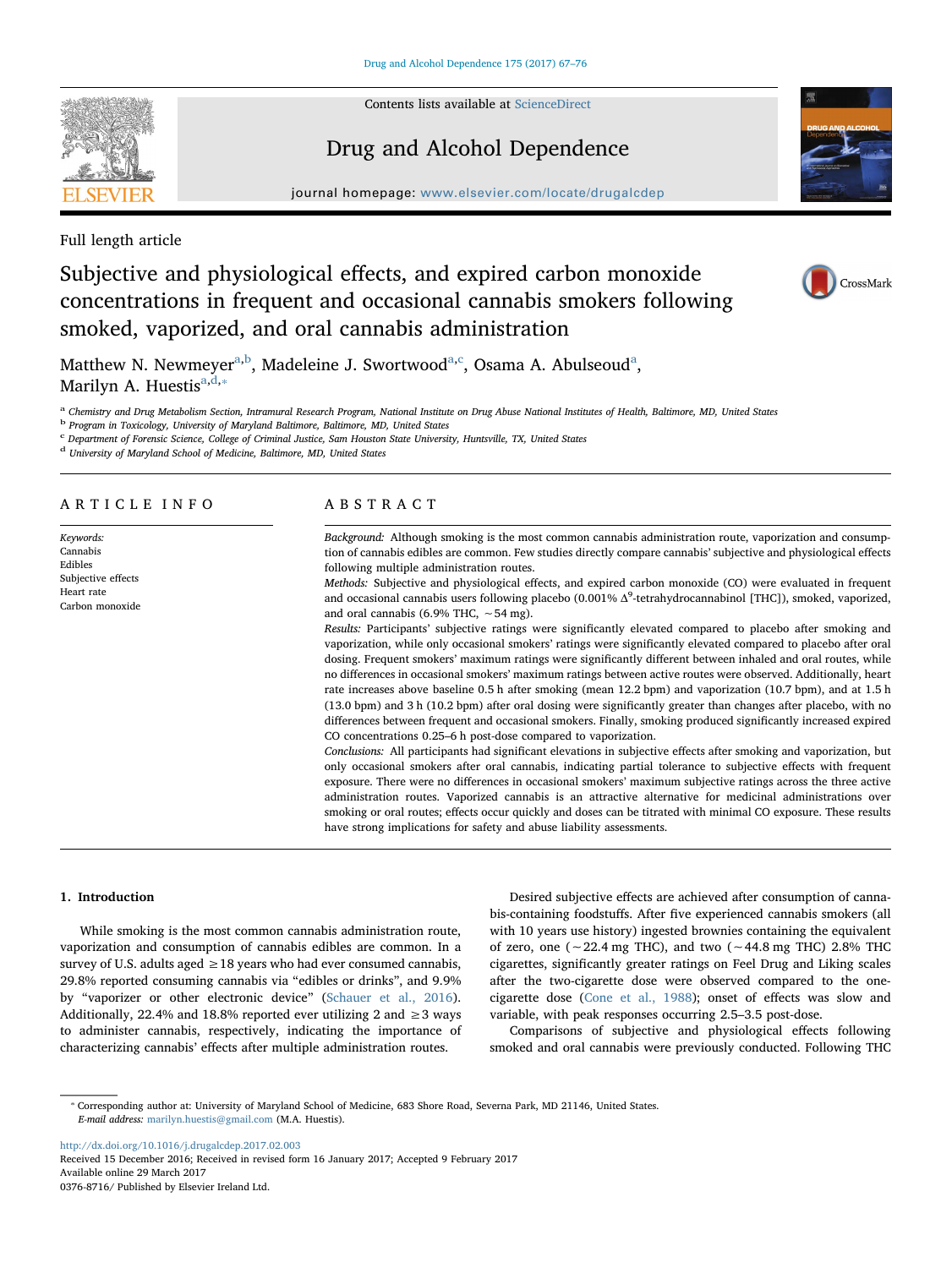administrations via intravenous (5 mg THC injected over 2 min), smoked (19 mg THC), and oral (20 mg THC) routes, similar ratings of "high" were observed following all administrations, despite lower plasma THC concentrations after oral dosing, in participants with varied cannabis use histories ([Ohlsson et al., 1980\)](#page-9-1). In another investigation, active smoked (18.4–32.4 mg THC) cannabis or oral encapsulated (2.5–10 mg) THC produced significant increases in overall drug effect, peak high, and drug liking compared to placebo in participants that self-administered cannabis 1–3x/week ([Chait and](#page-8-1) [Zacny, 1992](#page-8-1)); ratings between smoked and oral routes were similar, but were not directly compared. Smoked and oral cannabis each significantly increased heart rate compared to placebo, with mean increases 18 and 8–9 bpm, respectively, relative to placebo [\(Chait and](#page-8-1) [Zacny, 1992](#page-8-1)). Similarly, active oral and smoked cannabis (8.4–16.9 mg THC for both) produced significant increases in ratings for drug "feel", "high", and "want" compared to placebos, but effects following smoking were larger in participants that administered cannabis or hashish at least once in the prior 2 months ([Wachtel et al., 2002](#page-9-2)); however, as with the previous study, ratings after oral and smoked routes were not directly compared. Another study administered either oral (20 mg THC 4x/daily) or smoked THC (3.1% THC, cigarette weights not provided) four times daily for 3 consecutive days to participants that averaged smoking  $6.3 \pm 5.6$  cannabis cigarettes/ day and ratings for "high", "mellow", and "good drug effect" following smoking were significantly greater than after oral administration ([Hart](#page-8-2) [et al., 2002\)](#page-8-2); the authors concluded, though, that although subjective effects were slightly more pronounced after smoking for some measures, smoked and oral routes produced similar effects.

Smoked cannabis exposes users to harmful combustion by-products, including carbon monoxide (CO) ([Hazekamp et al., 2006](#page-8-3)). CO is not released during edible consumption. However, the low bioavailability and slow, erratic absorption produced by oral cannabis [\(Ohlsson et al.,](#page-9-1) [1980\)](#page-9-1) suggests an alternative administration route could be useful for medicinal purposes. One such alternate route is vaporization. In a pilot study comparing smoked and vaporized cannabis in participants that smoked 3–10 cannabis cigarettes in the prior 30 days, plasma THC area under the curve (AUC) up to 6 h post-dose and ratings of "high" were not significantly different between smoking and vaporization at any dose, while exhaled CO concentrations were significantly greater following smoking at all cannabis potencies [\(Abrams et al., 2007](#page-8-4)).

The effectiveness of vaporized low (2.9% THC) and high (6.7% THC) cannabis doses in producing increased subjective ratings was demonstrated in occasional-to-moderate cannabis smokers [\(Hartman](#page-8-5) [et al., 2016\)](#page-8-5); blood THC concentrations were significantly associated with participants' ratings of "anxious", "good drug effect", "high", "restless", "stimulated", and "stoned", with subjective effects persisting for 3.3–4.3 h post-dose. We also previously characterized cannabinoid blood pharmacokinetics following smoked, vaporized, and oral cannabis administrations [\(Newmeyer et al., 2016\)](#page-8-6); frequent smokers' maximum THC concentrations  $(C_{\text{max}})$  were significantly greater after smoking compared to vaporization, whereas occasional smokers' THC  $C_{\text{max}}$  were not different between the inhaled routes. In all participants, inhaled cannabis produced significantly greater THC C<sub>max</sub> than oral cannabis. Additionally, frequent smokers' observed and baseline-adjusted THC  $C<sub>max</sub>$  after smoking and vaporization were significantly greater than THC  $C_{\text{max}}$  in occasional smokers.

There are few studies directly comparing subjective and physiological effects, and expired CO concentrations following multiple cannabis administration routes, and none investigated differences between frequent and occasional cannabis smokers. We present a novel, placebocontrolled investigation in which subjective and objective effects were evaluated following controlled smoked, vaporized, and oral cannabis administrations to frequent and occasional cannabis smokers with a within-subject study design.

#### 2. Materials and methods

## 2.1. Participants

Adults 18–50 years old provided written, informed consent to participate in this National Institute on Drug Abuse (NIDA) Institutional Review Board-, Food and Drug Administration-, and Drug Enforcement Administration-approved study ([Newmeyer et al.,](#page-8-6) [2016; Swortwood et al., 2016](#page-8-6)). Inclusion criteria were average selfreported cannabis intake frequency  $\geq 2x/$ month but < 3x/week (occasional smokers), or  $\geq 5x$ /week (frequent smokers) for the previous three months, and a positive urine cannabinoid screen (frequent smokers only). All participants underwent extensive medical and psychological evaluations prior to study inclusion.

# 2.2. Study design

This was a randomized, double-blind, placebo-controlled, crossover, double-dummy study. Participants entered the secure research unit ∼19 h before dosing to preclude acute intoxication. Cannabis cigarettes were supplied from the NIDA Research Technology Branch. Active  $(0.734 \pm 0.05 \text{ g})$  and placebo  $(0.713 \pm 0.05 \text{ g})$  cigarettes contained 6.9 ± 0.95% (∼50.6 mg) and 0.001 ± 0.000% THC, respectively. Throughout 4 dosing sessions, participants were administered one active or placebo cannabis-containing brownie followed by one active or placebo cigarette or one active or placebo vaporized ground cannabis dose (210°C, Volcano<sup>®</sup> Medic, Storz and Bickel). Sessions with active cannabis smoking or vaporization included placebo oral doses. The active oral dosing session included either placebo smoked or vaporized cannabis, randomly assigned per participant. The double placebo session contained placebo oral dosing and either placebo smoked or vaporized cannabis, whichever was not administered in the active oral dosing session; therefore, smoked and vaporized cannabis were administered in 2 sessions each (one active and one placebo). An unblinded pharmacist arranged the dosing schedule and prepared and delivered doses to preserve staff blinding. Only one active dose was administered per session. Dosing sessions were conducted under controlled conditions (participants resided on a closed residential unit and were dosed with a known potency of THC and under staff observation); participants consumed the oral, smoked, or vaporized dose ad libitum over 10 min. Frequent smokers remained on the unit 72 h post-dose and left the unit for  $\geq$ 72 h between sessions to minimize withdrawal symptoms. Occasional smokers remained on the unit 54 h post-dose, but could stay or leave between sessions if dosing was no more frequent than selfreported intake.

Oral cannabis doses were prepared per Duncan Hines<sup>®</sup> Double Fudge cake-like brownie instructions. The contents of an active or placebo cigarette were ground, baked for 30 min at 121° C in aluminum foil, and mixed into equal portions of batter in a muffin tin. Following baking, individual doses were stored frozen, but allowed to thaw refrigerated overnight before dosing.

Participants were permitted to smoke tobacco cigarettes during breaks in study procedures.

## 2.3. Subjective measures

Visual-analog scales (VAS, 100 mm anchored by "Not at All" and "Most Ever") were presented at baseline (-1.5 h) and 0.25, 0.50, 1.5, 2.5, 3.5, and 5 h after smoking/inhalation initiation; participants marked their rating for "Good Drug Effect", "High", "Stoned", "Stimulated", "Sedated", "Anxious", "Depressed", "Irritable", "Restless", "Craving for Marijuana", "Angry/Aggressive", "Short of Breath", "Hungry", "Willing to Drive − Nonemergency", and "Willing to Drive − Emergency". VAS for "Anxious", "Depressed", "Irritable", "Restless", "Craving for Marijuana", and "Angry/Aggressive" were also presented at 24 and 48 h for all participants and at 72 h for frequent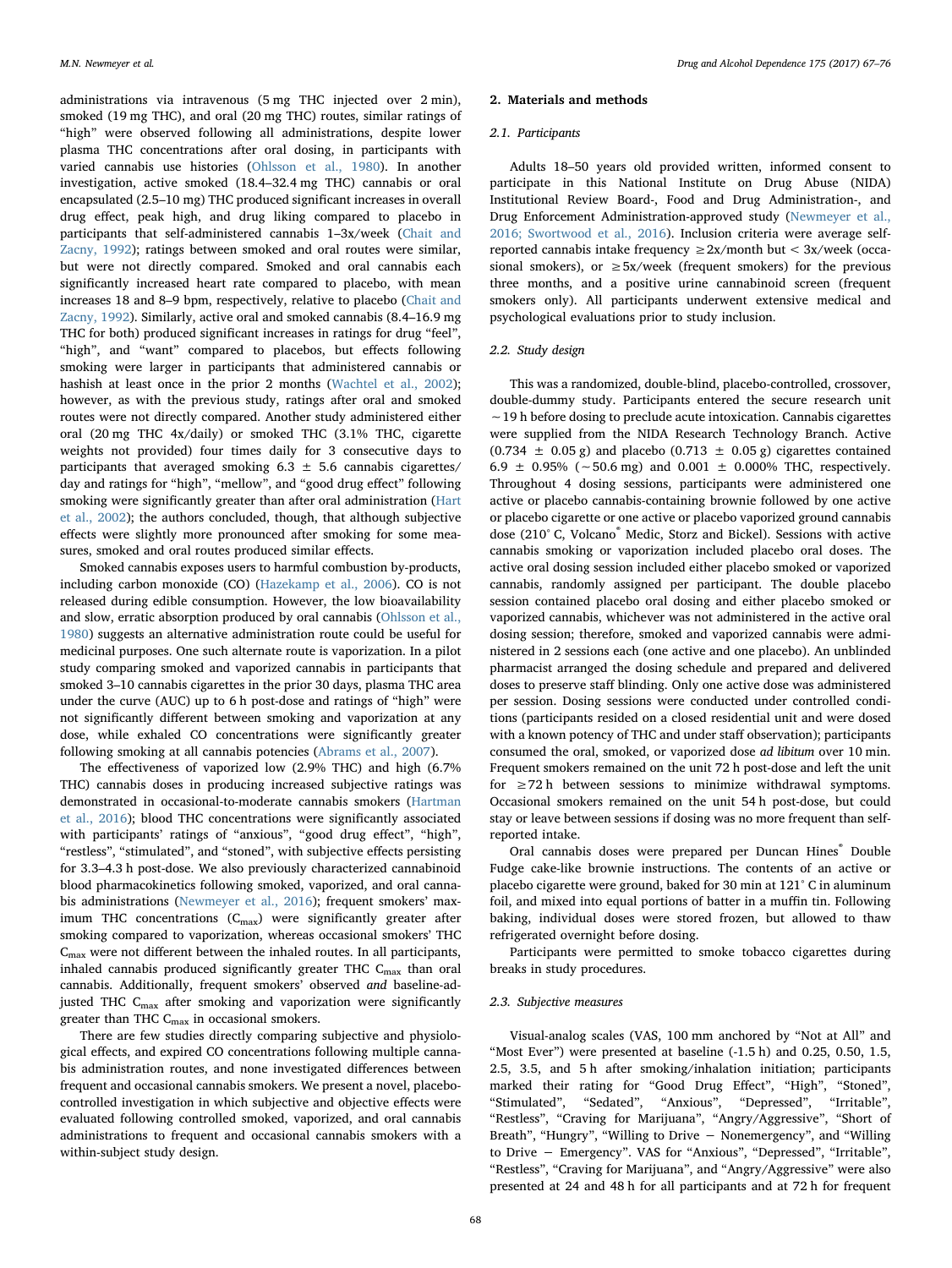#### <span id="page-2-6"></span>Table 1

Demographic data and cannabis smoking histories for 11 frequent and 9 occasional smokers.

|                         |   | Participant Sex Age (years) | Race and<br>Ethnicity <sup>a</sup> | <b>BMI</b><br>$(kg/m^2)$ | Age at<br>first use <sup>b</sup> | Lifetime Years<br>Smoked <sup>b</sup> | Cannabis Intake<br>Time between last<br>Frequency <sup>b</sup><br>use and admission <sup>c</sup> |                      | Number of days<br>used in last $14c$ | Average joint equivalents<br>per smoking occasion <sup>c</sup> |  |
|-------------------------|---|-----------------------------|------------------------------------|--------------------------|----------------------------------|---------------------------------------|--------------------------------------------------------------------------------------------------|----------------------|--------------------------------------|----------------------------------------------------------------|--|
| <b>Frequent Smokers</b> |   |                             |                                    |                          |                                  |                                       |                                                                                                  |                      |                                      |                                                                |  |
| A                       | M | 21                          | AA                                 | 26.5                     | 16                               | 5                                     | Daily                                                                                            | 17.2 <sub>h</sub>    | 14                                   | 5                                                              |  |
| B                       | M | 22                          | AA                                 | 31.0                     | 15                               | 7                                     | Daily                                                                                            | 19.3h                | 10                                   | 4                                                              |  |
| C                       | M | 19                          | AA                                 | 19.8                     | 13                               | 6                                     | Daily                                                                                            | 18.7h                | 14                                   | 4                                                              |  |
| D                       | F | 23                          | AA                                 | 31.9                     | 13                               | 10                                    | Daily                                                                                            | 7.9h                 | 14                                   | 10                                                             |  |
| E                       | M | 38                          | AA                                 | 32.2                     | 12                               | 26                                    | Daily                                                                                            | 2.4h                 | 14                                   | 15                                                             |  |
| F                       | F | 29                          | AA                                 | 31.0                     | 11                               | 18                                    | Daily                                                                                            | 1.9 <sub>h</sub>     | 14                                   | 20                                                             |  |
| G                       | M | 38                          | AA                                 | 22.0                     | 16                               | 22                                    | Daily                                                                                            | 2.1 <sub>h</sub>     | 14                                   | 7                                                              |  |
| H                       | M | 34                          | AA                                 | 23.0                     | 14                               | 20                                    | 5x/week                                                                                          | 239.7 h <sup>d</sup> | $2^{\rm d}$                          | 2 <sup>d</sup>                                                 |  |
| 1                       | M | 21                          | AA                                 | 25.0                     | 11                               | 10                                    | Daily                                                                                            | 0.7 <sub>h</sub>     | 14                                   | 5                                                              |  |
| J                       | M | 25                          | AA                                 | 19.0                     | 13                               | 12                                    | 5x/week                                                                                          | 5.8 <sub>h</sub>     | 14                                   | $\overline{2}$                                                 |  |
| K                       | M | 31                          | AA                                 | 16.8                     | 15                               | 16                                    | $2-3x$ /week <sup>e</sup>                                                                        | 5.1 h <sup>e</sup>   | 4 <sup>e</sup>                       | $2.5^e$                                                        |  |
| Mean                    |   | 27.4                        |                                    | 25.3                     | 13.5                             | 13.9                                  |                                                                                                  | 8.4h                 | 13.6                                 | 8.0                                                            |  |
| SD                      |   | 6.9                         |                                    | 5.6                      | 1.8                              | 6.9                                   |                                                                                                  | 7.8 <sub>h</sub>     | 1.3                                  | 6.0                                                            |  |
| Median                  |   | 25.3                        |                                    | 25.0                     | 13.0                             | 12.3                                  |                                                                                                  | 5.8h                 | 14.0                                 | 5.0                                                            |  |
| Occasional Smokers      |   |                             |                                    |                          |                                  |                                       |                                                                                                  |                      |                                      |                                                                |  |
| L                       | M | 24                          | AA                                 | 36.3                     | 17                               | $\overline{7}$                        | 2x/month                                                                                         | 1.4 days             | 3                                    | $\boldsymbol{2}$                                               |  |
| M                       | M | 21                          | AA                                 | 23.0                     | 13                               | 8                                     | $2x$ /week                                                                                       | $0.7$ days           | 4                                    | $\boldsymbol{2}$                                               |  |
| N                       | M | 25                          | W                                  | 24.2                     | 21                               | 4                                     | 2x/week                                                                                          | 13.0 days            | $\mathbf{1}$                         | 3                                                              |  |
| 0                       | M | 40                          | W                                  | 28.3                     | 18                               | 22                                    | 2x/week                                                                                          | 30.7 days            | $\bf{0}$                             | $\overline{\mathbf{2}}$                                        |  |
| P                       | F | 46                          | AA                                 | 31.0                     | 26                               | 20                                    | $2x$ /week                                                                                       | 0.4 days             | $\overline{4}$                       | $\overline{\mathbf{4}}$                                        |  |
| Q                       | M | 33                          | AA                                 | 30.7                     | 16                               | 17                                    | $2x/m$ onth                                                                                      | 22.8 <sub>days</sub> | $\bf{0}$                             | 3                                                              |  |
| $\mathbb R$             | F | 22                          | W                                  | 22.0                     | 16                               | 6                                     | 2x/week                                                                                          | 1.7 days             | 4                                    | $\mathbf{1}$                                                   |  |
| S                       | F | 22                          | W                                  | 23.0                     | 14                               | 8                                     | $2x/$ week                                                                                       | 1.1 days             | 10                                   | $\boldsymbol{2}$                                               |  |
| T                       | M | 31                          | W                                  | 21.7                     | 22                               | 9                                     | $1-2x/$ week                                                                                     | 1.8 days             | $\overline{\mathbf{2}}$              | $\overline{2}$                                                 |  |
| Mean                    |   | 29.4                        |                                    | 26.7                     | $18.1^*$                         | 11.3                                  |                                                                                                  | 8.2 days             | $3.1$ <sup>*</sup>                   | $2.3^*$                                                        |  |
| <b>SD</b>               |   | 8.6                         |                                    | 5.1                      | 4.2                              | 6.3                                   |                                                                                                  | 11.4 days            | 3.1                                  | 0.9                                                            |  |
| Median                  |   | 24.9                        |                                    | 24.2                     | 17.0                             | 8.5                                   |                                                                                                  | $1.7$ days           | 3.0                                  | 2.0                                                            |  |
|                         |   |                             |                                    |                          |                                  |                                       |                                                                                                  |                      |                                      |                                                                |  |

<span id="page-2-0"></span><sup>a</sup> AA, African American; W, white.

<span id="page-2-1"></span>**b** Data collected during screening.

<span id="page-2-2"></span><sup>c</sup> Data collected on admission to Session 1. For "joint equivalents", 1 blunt was defined as equal to 3 joints. An "occasion" is any day a participant smokes.

<span id="page-2-3"></span><sup>d</sup> Self-reported data on admission inconsistent with data received at screening. Data excluded from statistics.

<span id="page-2-4"></span><sup>e</sup> Self-reported data inconsistent with biological sample concentrations. Data excluded from statistics.

<span id="page-2-5"></span>\* Significant difference between groups ( $p < 0.05$ ).

smokers only to assess potential withdrawal. Blood specimens were collected at the same time points for modelling subjective ratings to cannabinoid concentrations.

#### 2.4. Physiological measures

Heart rate, systolic/diastolic blood pressure, and respiration rate were measured at baseline  $(-0.67 h)$  and 0.50, 1.5, and 3 h after smoking/inhalation initiation while participants were seated. Blood specimens were collected at the same time points for modelling physiologic responses to cannabinoid concentrations.

# 2.5. Expired CO

Expired CO was measured with a BreathCO monitor (Vitalograph<sup>®</sup>, Lenexa, KS, USA) at baseline  $(-0.42 h)$  and 0.25, 1.5, 2, 3, 4, 5, 6, and 7 h after smoking/inhalation initiation. Participants were instructed to take two deep breaths, then inhale deeply a third time and hold for 10 s before exhaling completely into the monitor.

# 2.6. Data analysis

Differences in demographic data between smoking groups (i.e., between frequent and occasional smokers) were evaluated with t-tests (SPSS<sup>®</sup> version 20 for Windows, IMB, Armonk, NY). When analyzing differences in VAS ratings and physiological measures after active dosing sessions compared to placebo (double-dummy oral and inhaled session) across the entire time course, data from oral and inhaled routes were analyzed separately due to differences in cannabinoid blood pharmacokinetics [\(Newmeyer et al., 2016](#page-8-6)). In these analyses, differences were evaluated with repeated-measures ANOVA. For analyses comparing placebo, smoking, and vaporization, planned Helmert contrasts were considered only if a significant overall effect was observed; contrast 1 compared the placebo dose to the combined inhaled doses, contrast 2 compared smoking and vaporization. If a significant interaction was observed, pairwise comparisons were conducted − comparing each session pairwise at each time point − with a Bonferroni correction. Differences in participants' maximum VAS ratings and baseline-adjusted physiological measures after each session were analyzed via repeated-measures ANOVA with all sessions included. For significant overall effects, planned Helmert contrasts were: 1, comparing placebo to active doses; 2, comparing the oral route to inhaled routes; 3, comparing smoking to vaporization. For all ANOVA analyses, the Greenhous-Geisser correction was utilized for sphericity violations, and analyses were re-run with frequent and occasional smokers separated if a significant smoking group effect was observed. Additionally, ratings for "Craving for Marijuana", "Willing to Drive − Nonemergency", and "Willing to Drive − Emergency", and all physiological measures were evaluated as baseline-adjusted values due to variable, non-zero baseline values across dosing sessions. VAS for "Anxious", "Depressed", "Irritable", "Restless", "Craving for Marijuana", and "Angry/Aggressive" were evaluated with smoking groups separated a priori due to differences in time courses. For VAS items and physiological measures that demonstrated significant differences between active and placebo doses, blood cannabinoid concentrations were modeled to the data via linear mixed models (LMM); baseline data were excluded and data from inhaled and oral routes were analyzed separately. Blood cannabinoid concentrations, time, and smoking group were included as fixed or random effects to find the best fitting model. If a significant smoking group effect was observed, separate models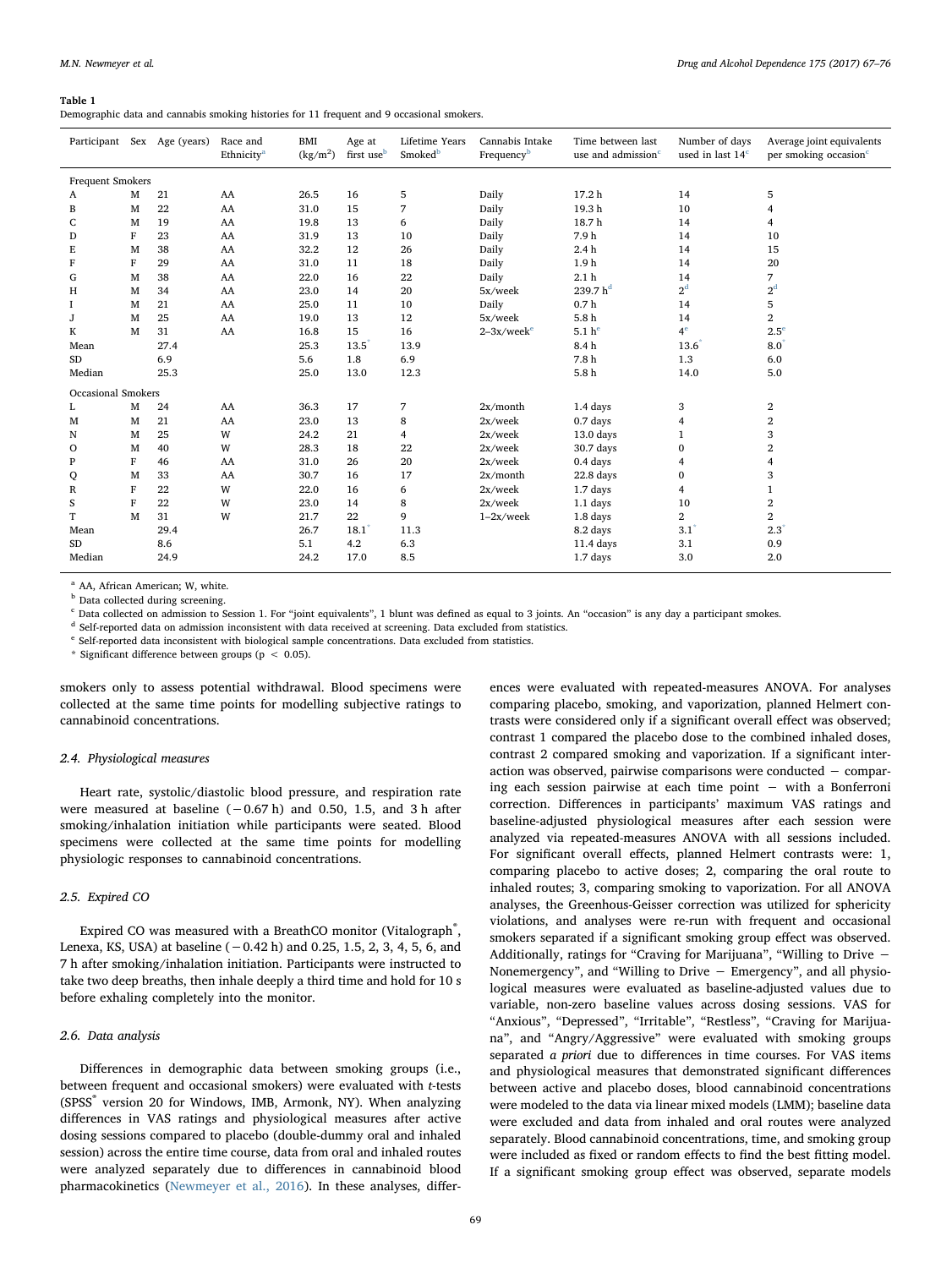were built for frequent and occasional smokers. Additionally, participants' subjective ratings were plotted against blood cannabinoid concentrations to identify if the concentration-effect curve displayed a counterclockwise hysteresis (a delay between peak effects and peak blood concentrations). Finally, differences in participants' expired CO concentrations between active smoked and active vaporized sessions were evaluated with repeated-measures ANOVA as described above; data were analyzed as change from baseline. Participants that smoked nicotine cigarettes while on the unit were excluded from this analysis to remove confounding CO concentrations, resulting in 5 frequent and 6 occasional smokers for the analysis. In all analyses, statistical significance was attributed to a  $p < 0.05$ .

## 3. Results

# 3.1. Participants

[Table 1](#page-2-6) summarizes 11 frequent and 9 occasional cannabis smokers' demographic information (ages 19–46 y, 75% male, 75% African American). Participant K was originally recruited as an occasional cannabis smoker, but reclassified as a frequent smoker because baseline and post-dose THC and metabolite concentrations were consistent with published frequent smoker data ([Desrosiers et al., 2014; Schwope et al.,](#page-8-7) [2011\)](#page-8-7); all other participants' cannabinoid pharmacokinetics were consistent with self-report. Participant H reported last use ∼10 days prior to session 1 admission, despite self-reporting smoking 5x/week during screening; reported histories on subsequent sessions were consistent with screening. Occasional smokers began smoking at a significantly older age, smoked on a significantly fewer number of days out of the previous 14, and smoked significantly less per smoking occasion (any day smoking occurred). Mean (range) days discharged between sessions was 15 (0–75) days for frequent smokers and 8.4 (0–43) days for occasional smokers; frequent smokers' range includes 0 days because participant K was originally recruited as an occasional smoker.

## 3.2. Subjective measures

Ratings for "Sedated", "Anxious", "Depressed", "Irritable", "Restless", "Angry/Aggressive", "Short of Breath", and "Hungry" showed no significant effects (data not shown).

## 3.2.1. Duration of effects

Ratings for "Good Drug Effect", "High", "Stoned", and "Stimulated" after smoking, vaporization, and placebo sessions are shown in [Fig. 1](#page-3-0). Ratings on all four measures were significantly greater after smoking and vaporization than after placebo at the first post-dose time point (0.25 h); ratings remained significantly elevated after smoking up to 1.5–3.5 h post-dose while ratings remained significantly elevated after vaporization up to 0.25–1.5 h post-dose, depending on the VAS item. No significant differences in ratings between smoking and vaporizations were observed at any time point.

A significant effect between frequent and occasional smokers (smoking group effect) was observed for ratings of "Good Drug Effect", "High", and "Stoned" when comparing oral and placebo doses; [Fig. 2](#page-4-0) shows each smoking groups' ratings for these items. No significant effects were observed for frequent smokers' ratings on these items after oral dosing compared to placebo. Occasional smokers' ratings for "Good Drug Effect" and "High" were significantly greater following oral dosing compared to placebo 1.5–3.5 and 0.5–3.5 h postdose, respectively; only an overall dose effect was observed for occasional smokers' ratings of "Stoned". Ratings for "Stimulated" (not shown) showed an overall dose effect with no significant smoking group effect.

Mean baseline-adjusted ratings for "Willingness to Drive" in either nonemergency or emergency situations showed no significant effects

<span id="page-3-0"></span>

Fig. 1. Mean ( $\pm$  SD) subjective ratings for 11 frequent and 9 occasional smokers following placebo (0.001  $\pm$  0.000%  $\Delta^{9}$ -tetrahydrocannabinol [THC]) and smoked and vaporized (6.9 ± 0.95% [∼50.6 mg] THC) cannabis. Data from all participants presented together because no significant smoking group effect was observed. \* = significant difference between smoked and placebo doses,  $# =$  significant difference between vaporized and placebo doses.

when comparing among inhaled and placebo doses. When comparing oral and placebo doses, a significant smoking group effect was observed. Frequent smokers' "Willingness to Drive – Nonemergency" ratings were not significantly different between doses; occasional smokers, though, were less willing to drive from 1.5–3.5 h after oral dosing compared to placebo. Similarly, for "Willingness to Drive – Emergency", occasional smokers were less willing to drive at 1.5 and 3.5 h after oral dosing compared to placebo; however, an overall dose effect was observed for frequent smokers.

Mean baseline-adjusted ratings for "Craving for Marijuana" showed no significant effects when comparing oral dosing to placebo. Occasional smokers' ratings were not significantly different after inhaled and placebo cannabis. However, frequent smokers craved cannabis significantly less after smoking compared to placebo from 0.25–5 h after smoking initiation, whereas they craved cannabis significantly less only at 0.5 h after vaporization; additionally, ratings after smoking were significantly less than those after vaporization from 0.5-1.5 h after inhalation initiation.

## 3.2.2. Peak effects

Differences in maximum ratings among sessions were only observed for ratings of "Good Drug Effect", "High", "Stoned", and "Stimulated" ([Table 2](#page-4-1)). Significant smoking group effects were observed for maximum "Good Drug Effect" and "Stoned" ratings. For both items, frequent smokers' maximum ratings were significantly greater following active cannabis compared to placebo, and maximum ratings after inhaled cannabis were significantly greater than after oral cannabis with no difference between smoking and vaporization. In contrast, occasional smokers' maximum ratings were significantly greater following active cannabis compared to placebo, but maximum ratings were not different between the three active routes. No significant smoking group effect was observed for maximum ratings of "High" or "Stimulated"; active cannabis produced significantly greater maximum ratings compared to placebo for both items.

## 3.2.3. Relationship to blood cannabinoid concentrations

[Fig. 3](#page-5-0) depicts mean blood concentration-effect curves for "Good Drug Effect", "High", "Stoned", and "Stimulated". Following smoking and vaporization, counter-clockwise hysteresis was observed for both frequent and occasional smokers, with occasional smokers' curves shifted to the left, indicating lower blood cannabinoid concentrations. However, ratings for frequent and occasional smokers were comparable despite differences in blood cannabinoid concentrations. Ratings fol-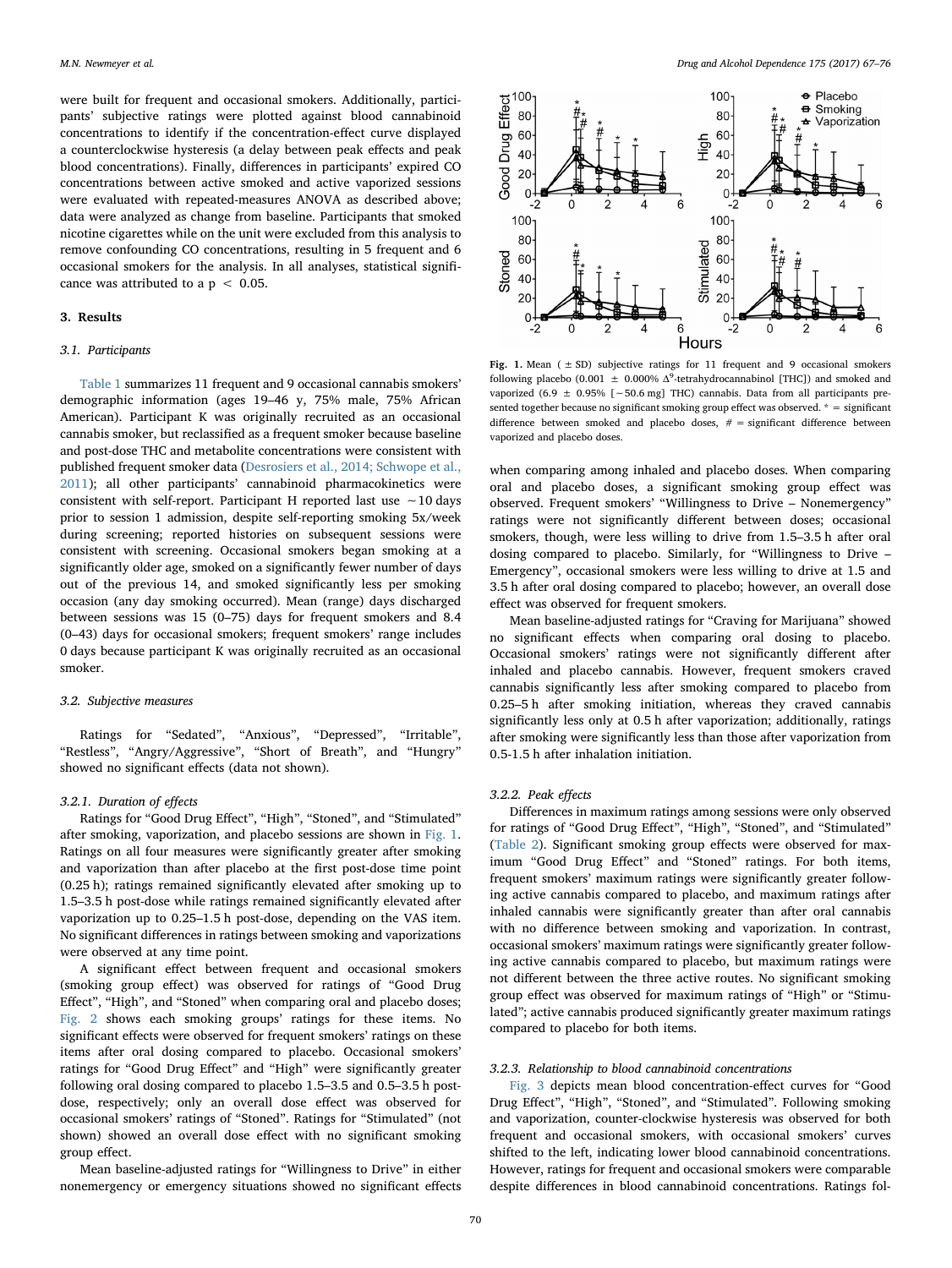<span id="page-4-0"></span>

Fig. 2. Mean ( $\pm$  SD) subjective ratings for 11 frequent and 9 occasional smokers following placebo (0.001  $\pm$  0.000%  $\Delta^9$ -tetrahydrocannabinol [THC]) and oral (6.9  $\pm$  0.95% [∼50.6 mg] THC) cannabis. \* = significant difference between oral and placebo doses.

lowing oral dosing were plotted against either THC or 11-OH-THC concentrations. Hysteresis was not observed in either case after oral dosing. Despite blood concentrations being lower in occasional as compared to frequent cannabis users, their subjective ratings after oral dosing were larger than those for frequent smokers'.

[Table 3](#page-6-0) summarizes linear mixed modeling results relating blood cannabinoid concentrations and time to participants' subjective ratings. Following inhaled administrations, blood THC concentrations were positively related to ratings of "Good Drug Effect", "High", "Stoned", and "Stimulated", and inversely related to "Craving for Marijuana"; time was inversely associated with ratings of "Good Drug Effect", "High", "Stoned", and "Stimulated". Following oral administration in occasional smokers, THC and 11-OH-THC were related to feelings of "Good Drug Effect", and only THC was related to feelings of "High". Time was never a significant covariate following oral administration.

## 3.3. Physiological measures

No significant effects of route of administration, time, or smoking history on systolic/diastolic blood pressure or respiration rate were observed. For heart rate, a significant dose\*time interaction was observed for inhaled doses compared to placebo and oral dosing compared to placebo, with no significant smoking group effect. Posthoc pairwise comparisons revealed mean (S.E.) increases in heart rate above baseline at 0.5 h after initiation of smoking and vaporization were 12.2 (3.3) and 10.7 (3.0) bpm greater, respectively, than changes observed after placebo; heart rate increases above baseline at 1.5 and 3 h after oral administration were 13.0 (2.3) and 10.2 (2.6) bpm greater, respectively, than changes observed after placebo. Mean (SD) maximum heart rate increases compared to baseline were 2.7 (8.9), 11.9 (10.2), 11.7 (7.3), and 12.0 (6.9) bpm after placebo, smoking, vaporization, and oral administrations respectively; post-hoc contrasts revealed active cannabis produced significant heart rate increases compared to placebo, but increases were not significantly different among active routes.

[Table 4](#page-7-0) summarizes linear mixed modeling results relating blood THC concentrations and heart rate following inhaled and oral doses. Significant smoking group effects were observed for inhaled and oral routes, so separate models were built. Following inhaled cannabis, increasing blood THC concentrations were associated with heart rate increases in both frequent ( $b = 0.655$ , 95% CI 0.442-0.867) and occasional ( $b = 2.627, 1.859 - 3.369$ ) smokers, but after oral administration, THC was only associated with occasional smokers' heart rate  $(b = 1.884, 1.019 - 2.749).$ 

#### <span id="page-4-1"></span>Table 2

Mean (SD) maximum ratings following administration of placebo, oral, smoked, and vaporized cannabis (6.9% THC [∼50.6 mg]) to 11 frequent and 9 occasional cannabis smokers. Repeated-measures ANOVA F-statistic and p-value for overall effect, and planned Helmert contrasts are presented (contrast 1 evaluated the difference between the variance from placebo and the combined variance from active doses, contrast 2 evaluated the difference between the variance from the oral route and the combined variance from the smoking and vaporization routes, and contrast 3 evaluated the difference between variances from the smoking and vaporization routes). Separate data are presented for frequent and occasional smokers' ratings of "Good Drug Effect" and "Stoned" due to significant group effects. Bolded p-values denote significance.

|                                  | Placebo    | Oral           | Smoking     | Vaporization   | Overall F | Overall p | Placebo vs Active |         | Oral vs Inhaled |       | Smoking vs Vaporization |       |
|----------------------------------|------------|----------------|-------------|----------------|-----------|-----------|-------------------|---------|-----------------|-------|-------------------------|-------|
|                                  |            |                |             |                |           |           | F                 | p       | F               | p     | F                       | P     |
| Good Drug Effect – Frequent      | 5.9(4.9)   | 13.8<br>(18.3) | 40.8(32.3)  | 30.9<br>(29.9) | 7.165     | 0.001     | 11.769            | 0.006   | 8.575           | 0.015 | 1.394                   | 0.265 |
| Good Drug Effect -<br>Occasional | 11.9(17.5) | 49.0<br>(35.1) | 53.3 (34.0) | 54.0<br>(30.9) | 7.037     | 0.001     | 17.018            | 0.003   | 0.225           | 0.648 | 0.006                   | 0.941 |
| Stoned - Frequent                | 2.8(5.1)   | 3.6(7.6)       | 24.8(26.1)  | 15.4<br>(28.8) | 4.077     | 0.034     | 5.895             | 0.036   | 5.458           | 0.042 | 1.487                   | 0.251 |
| Stoned - Occasional              | 3.0(5.0)   | 38.8<br>(32.5) | 38.9 (35.6) | 35.1<br>(36.8) | 6.021     | 0.003     | 13.056            | 0.007   | 0.036           | 0.854 | 0.300                   | 0.599 |
| High                             | 5.9(8.0)   | 28.2<br>(32.2) | 43.2 (30.2) | 36.9<br>(32.5) | 12.757    | < 0.001   | 37.816            | < 0.001 | 2.918           | 0.105 | 0.883                   | 0.360 |
| Stimulated                       | 3.6(4.5)   | 19.4<br>(28.7) | 34.0 (31.8) | 30.6<br>(33.8) | 9.322     | < 0.001   | 19.279            | < 0.001 | 4.717           | 0.043 | 0.313                   | 0.583 |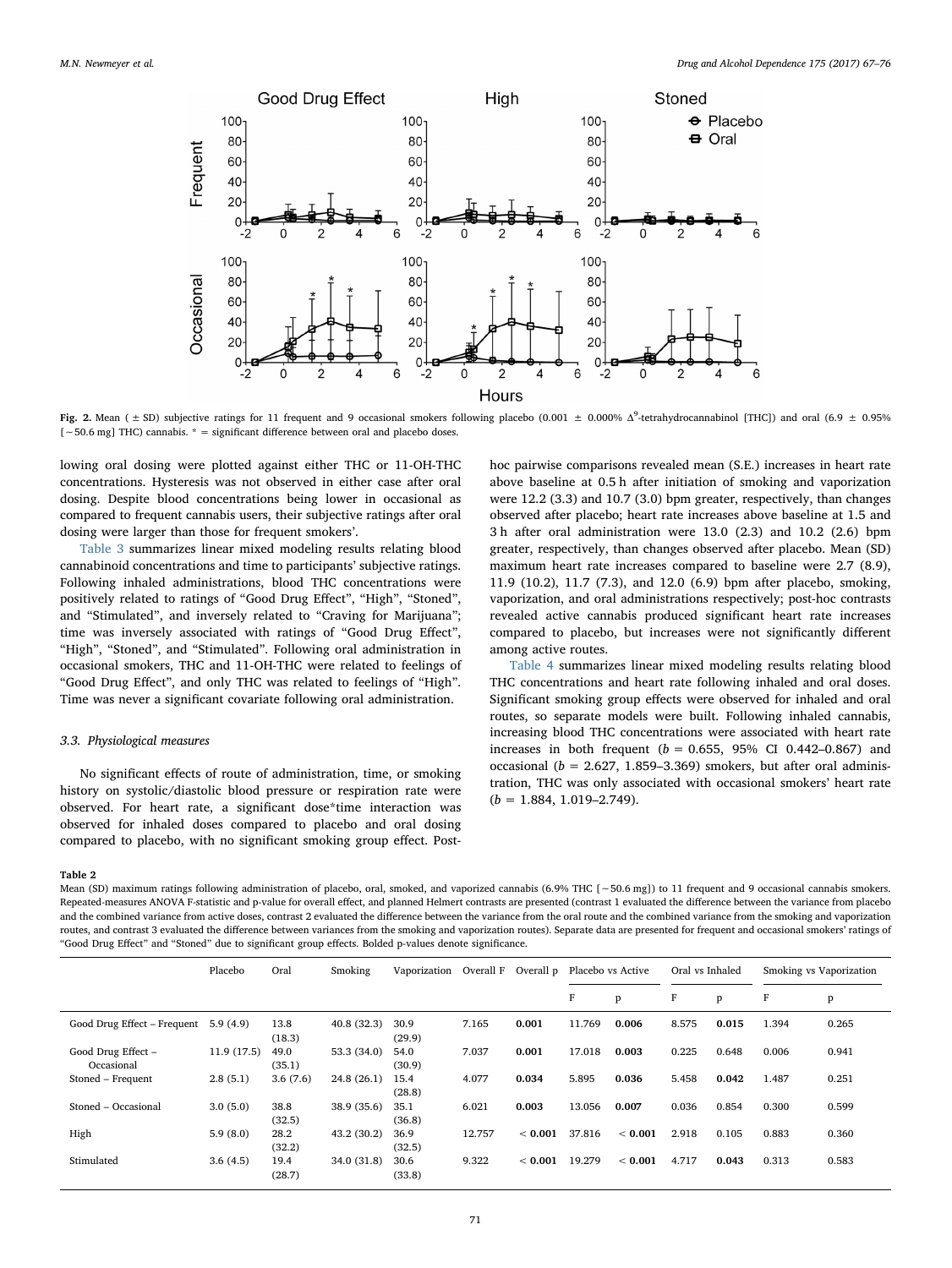<span id="page-5-0"></span>

Fig. 3. Mean VAS score as a function of Δ<sup>9</sup>-tetrahydrocannabinal (THC) or 11-hydroxy-THC (11-OH-THC, oral route only) in 11 frequent and 9 occasional smokers following smoked, vaporized, and oral (6.9 ± 0.95% [∼50.6 mg] THC) cannabis. Arrows represent hysteresis progression over time.

#### 3.4. Expired CO

[Fig. 4](#page-7-1) shows baseline-adjusted expired CO concentrations after smoking and vaporization. No significant smoking group effect was observed. Smoking produced significantly greater increases in expired CO concentrations compared to vaporization from 0.25–6 h post-dose.

#### 4. Discussion

We sought to characterize and compare subjective and objective effects after smoked, vaporized, and oral cannabis in frequent and occasional cannabis smokers. Comparisons of subjective effects following controlled smoked and oral [\(Chait and Zacny, 1992; Hart et al.,](#page-8-1) [2002; Ohlsson et al., 1980; Wachtel et al., 2002](#page-8-1)) or smoked and vaporized [\(Abrams et al., 2007\)](#page-8-4) cannabis were previously performed. The only difference between smoking and vaporization observed here was in frequent smokers' ratings of "Craving for Marijuana" with lower ratings 0.5–1.5 h post-dose after smoking, consistent with frequent smokers achieving significantly higher blood THC concentrations after smoking compared to vaporization ([Newmeyer et al., 2016\)](#page-8-6). Smoking group differences were observed in maximum "Good Drug Effect" and "Stoned" ratings, with significantly higher ratings after inhaled routes compared to the oral route in frequent smokers. This is likely due to significantly greater blood THC concentrations following inhaled compared to oral cannabis ([Newmeyer et al., 2016](#page-8-6)) due to degradative loss of THC in the acidic stomach environment, and to first-pass metabolism after oral dosing since frequent users cannot titrate (altering achieved blood THC concentrations to reach desired subjective effects) their oral dose as they can when smoking cannabis. The subjective effects reported by occasional smokers at low THC concentrations after oral administration were not reported by frequent users at similar concentrations, most likely attributed to development of partial tolerance ([Figs. 2 and 3](#page-4-0)).

ratings were not significantly different among the three active routes. This was evident in concentration-effect curves in which occasional smokers' peak ratings after inhaled administrations were approximately equal to those achieved after oral administration [\(Fig. 3\)](#page-5-0). This observation is similar to another investigation among participants with varied cannabis use histories in which similar ratings of "high" were observed following intravenous, smoked, and oral routes, despite lower plasma THC concentrations after oral administration [\(Ohlsson et al.,](#page-9-1) [1980\)](#page-9-1). Significantly greater blood 11-OH-THC concentrations were observed after oral compared to inhaled cannabis for occasional smokers in the present study ([Newmeyer et al., 2016\)](#page-8-6); this was not observed in frequent smokers. 11-OH-THC is an equipotent psychoactive metabolite [\(Hollister, 1974; Lemberger et al., 1973\)](#page-8-8) and may contribute to occasional smokers' subjective ratings. This is an important consideration as recreational cannabis legalization and ingestion of cannabis-containing edibles increases [\(Schauer et al., 2016\)](#page-9-0).

Counter-clockwise hysteresis following smoking and vaporization was observed, in agreement with previous investigations [\(Barnett et al.,](#page-8-9) [1982; Chiang and Barnett, 1984; Cocchetto et al., 1981; Cone and](#page-8-9) [Huestis, 1993; Desrosiers et al., 2015; Hartman et al., 2016; Schwope](#page-8-9) [et al., 2012](#page-8-9)). Peak subjective effects lag behind rapid increases in blood THC concentrations following inhalation due to longer THC equilibration time in the brain ([Chiang and Barnett, 1984](#page-8-10)). After oral administration, hysteresis was not observed in frequent or occasional smokers when ratings were plotted against either blood THC or 11-OH-THC concentrations. This is likely because of the slow absorption and firstpass metabolism that occurs with oral administration, narrowing the lag time between peak subjective effects and peak blood concentrations. Concentration-effect curves also demonstrate that for inhaled routes, frequent and occasional smokers' ratings were similar despite significantly greater observed and baseline-adjusted blood THC concentrations in frequent smokers ([Newmeyer et al., 2016\)](#page-8-6), also demonstrating partial tolerance to subjective effects in frequent smokers.

In contrast to frequent smokers, occasional smokers' maximum VAS

Increased THC concentrations were significantly related to in-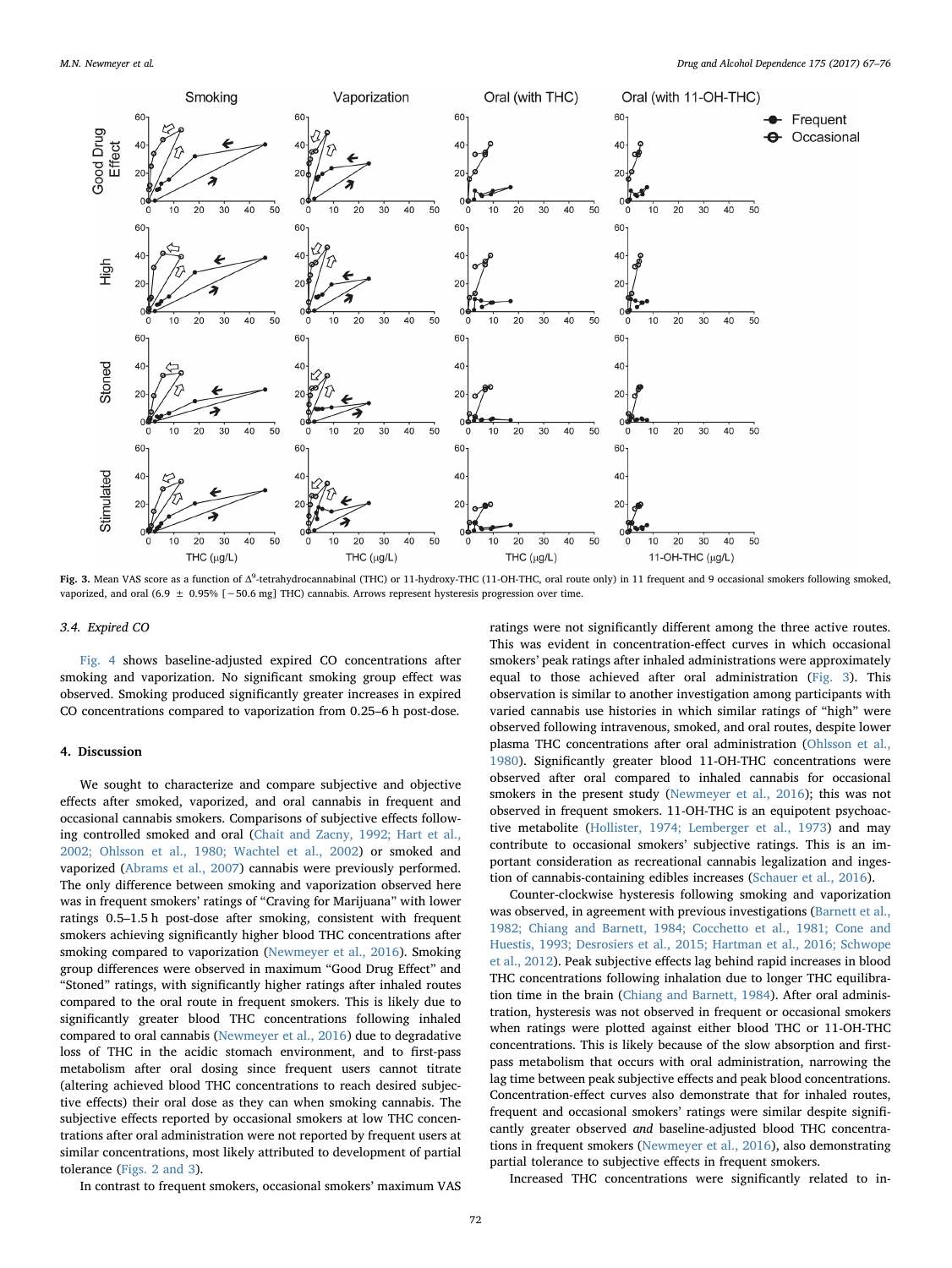#### <span id="page-6-0"></span>Table 3

Effects of blood Δ<sup>9</sup>-tetrahydrocannabinol (THC),11-hydroxy-THC (11-OH-THC) concentrations, and time on subjective ratings from 11 frequent and 9 occasional smokers following administration of smoked and vaporized (inhaled routes) and oral cannabis (6.9% THC [∼50.6 mg]).

|                                        | b        | <b>SE</b> | df      | t        | p-value | 95% Confidence Interval for b |             |
|----------------------------------------|----------|-----------|---------|----------|---------|-------------------------------|-------------|
|                                        |          |           |         |          |         | Lower bound                   | Upper Bound |
| Good Drug Effect                       |          |           |         |          |         |                               |             |
| <b>Inhaled Routes</b>                  |          |           |         |          |         |                               |             |
| Intercept                              | 30.353   | 4.667     | 33.936  | 6.504    | < 0.001 | 20.869                        | 39.838      |
| <b>THC</b>                             | 0.735    | 0.296     | 13.872  | 2.482    | 0.027   | 0.099                         | 1.370       |
| Time                                   | $-3.767$ | 0.675     | 213.482 | $-5.579$ | < 0.001 | $-5.098$                      | $-2.436$    |
| Subject variance in intercepts         | 193.570  | 118.466   |         |          | 0.102   | 58.331                        | 642.362     |
| Subject variance in THC concentrations | 1.092    | 0.567     |         |          | 0.054   | 0.394                         | 3.023       |
| $AR1$ rho                              | 0.705    | 0.074     |         |          | < 0.001 | 0.529                         | 0.823       |
| Oral route (Occasional only)           |          |           |         |          |         |                               |             |
| Intercept                              | 9.161    | 3.881     | 12.701  | 2.361    | 0.035   | 0.756                         | 17.566      |
| <b>THC</b>                             | 0.914    | 0.279     | 10.849  | 3.272    | 0.008   | 0.298                         | 1.529       |
| 11-OH-THC                              | 4.480    | 0.510     | 9.219   | 8.782    | < 0.001 | 3.330                         | 5.629       |
| THC*11-OH-THC                          | $-0.210$ | 0.023     | 9.550   | $-9.074$ | < 0.001 | $-0.262$                      | $-0.158$    |
| High                                   |          |           |         |          |         |                               |             |
| <b>Inhaled Routes</b>                  |          |           |         |          |         |                               |             |
| Intercept                              | 18.853   | 4.482     | 26.870  | 4.206    | < 0.001 | 9.655                         | 28.052      |
| <b>THC</b>                             | 1.075    | 0.457     | 17.222  | 2.350    | 0.031   | 0.111                         | 2.039       |
| Time                                   | $-4.461$ | 0.566     | 127.223 | $-7.877$ | < 0.001 | $-5.582$                      | $-3.341$    |
| Time*THC                               | 0.835    | 0.233     | 194.254 | 3.583    | < 0.001 | 0.375                         | 1.295       |
| Subject variance in intercepts         | 322.414  | 108.589   |         |          | 0.003   | 166.621                       | 623.875     |
| Subject variance in THC concentrations | 3.468    | 1.344     |         |          | 0.010   | 1.623                         | 7.411       |
| AR1 rho                                | $-0.435$ | 0.067     |         |          | < 0.001 | $-0.558$                      | $-0.294$    |
| Oral Route (Occasional only)           |          |           |         |          |         |                               |             |
| Intercept                              | 5.623    | 2.045     | 9.201   | 2.750    | 0.022   | 1.013                         | 10.233      |
| <b>THC</b>                             | 0.429    | 0.189     | 11.159  | 2.263    | 0.045   | 0.013                         | 0.845       |
| Stoned                                 |          |           |         |          |         |                               |             |
| <b>Inhaled Routes</b>                  |          |           |         |          |         |                               |             |
| Intercept                              | 9.535    | 3.787     | 25.041  | 2.518    | 0.019   | 1.736                         | 17.334      |
| <b>THC</b>                             | 0.980    | 0.450     | 18.380  | 2.176    | 0.043   | 0.035                         | 1.925       |
| Time                                   | $-2.401$ | 0.398     | 144.721 | $-6.031$ | < 0.001 | $-3.188$                      | $-1.614$    |
| Time*THC                               | 0.713    | 0.172     | 188.959 | 4.134    | < 0.001 | 0.373                         | 1.053       |
| Subject variance in intercepts         | 246.130  | 80.585    |         |          | 0.002   | 129.561                       | 467.579     |
| Subject variance in THC concentrations | 3.594    | 1.280     |         |          | 0.005   | 1.788                         | 7.225       |
| AR1 rho                                | $-0.589$ | 0.056     |         |          | < 0.001 | $-0.688$                      | $-0.470$    |
| Stimulated                             |          |           |         |          |         |                               |             |
| <b>Inhaled Routes</b>                  |          |           |         |          |         |                               |             |
| Intercept                              | 17.271   | 3.833     | 38.268  | 4.506    | < 0.001 | 9.514                         | 25.028      |
| <b>THC</b>                             | 0.903    | 0.363     | 16.117  | 2.486    | 0.024   | 0.133                         | 1.673       |
| Time                                   | $-2.474$ | 0.609     | 211.683 | $-4.062$ | < 0.001 | $-3.675$                      | $-1.274$    |
| Subject variance in intercepts         | 110.194  | 77.059    |         |          | 0.153   | 27.984                        | 433.914     |
| Subject variance in THC concentrations | 1.980    | 0.854     |         |          | 0.020   | 0.850                         | 4.612       |
| AR1 rho                                | 0.684    | 0.076     |         |          | < 0.001 | 0.509                         | 0.806       |
| Craving for Marijuana                  |          |           |         |          |         |                               |             |
| Inhaled Routes (Frequent only)         |          |           |         |          |         |                               |             |
| Intercept                              | 32.967   | 6.787     | 11.260  | 4.857    | < 0.001 | 18.070                        | 47.864      |
| <b>THC</b>                             | $-0.283$ | 0.082     | 126.534 | $-3.433$ | 0.001   | $-0.445$                      | $-0.120$    |
| Subject variance in intercepts         | 450.353  | 213.732   |         |          | 0.035   | 177.658                       | 1141.623    |
| AR1 rho                                | 0.489    | 0.091     |         |          | < 0.001 | 0.291                         | 0.646       |
|                                        |          |           |         |          |         |                               |             |

Dosing session and time were set as within-subject repeated measures. Models for inhaled routes were built with an autoregressive (AR(1)) covariance structure, and models for the oral route were built with an unstructured covariance structure. Abbreviations: b, model parameter (coefficient); SE, standard error; df, degrees of freedom; t, t-statistic. Only significant terms were included in the final model.

creased subjective ratings following inhaled administrations. Although ratings for "Stoned" and "Stimulated" showed significant overall dosing session effects between oral and placebo cannabis, blood cannabinoid concentrations were not significantly related to ratings for these items after oral administration in any model, possibly because ratings were the lowest (mean 0.3–25.3 for "Stoned" and 0.2–20.0 for "Stimulated") among the subjective effects that showed significant effects after oral administration (0.3–41.0 for "Good Drug Effect" and 0.2–40.3 for "High"). Both THC and 11-OH-THC were significantly related to occasional smokers' "Good Drug Effect" ratings. In contrast, only THC concentrations were significantly related to occasional smokers' "High" ratings after oral administration. Intravenous 11-OH-THC administration was frequently referred to as a "rush" among some participants ([Hollister, 1974](#page-8-8)). It is possible 11-OH-THC produces specific subjective effects, such that concentrations are related to certain effects and not others. Additional investigations in which THC and 11-OH-THC are administered separately while monitoring multiple subjective effects are needed to properly evaluate this hypothesis.

In other comparisons of smoked and oral cannabis, increases in heart rate were 0–80 (measured as early as 3 min post-dose) and 4–68 bpm (significant increases compared to placebo) among participants with varied cannabis use histories [\(Ohlsson et al., 1980](#page-9-1)), and 18 and 8–9 bpm among participants that administered cannabis 1–3x/ week ([Chait and Zacny, 1992\)](#page-8-1), respectively. Additionally, following vaporized THC, average increase was 19 bpm (95% CI 13.2–25.5, measured immediately after dosing completion), with no changes in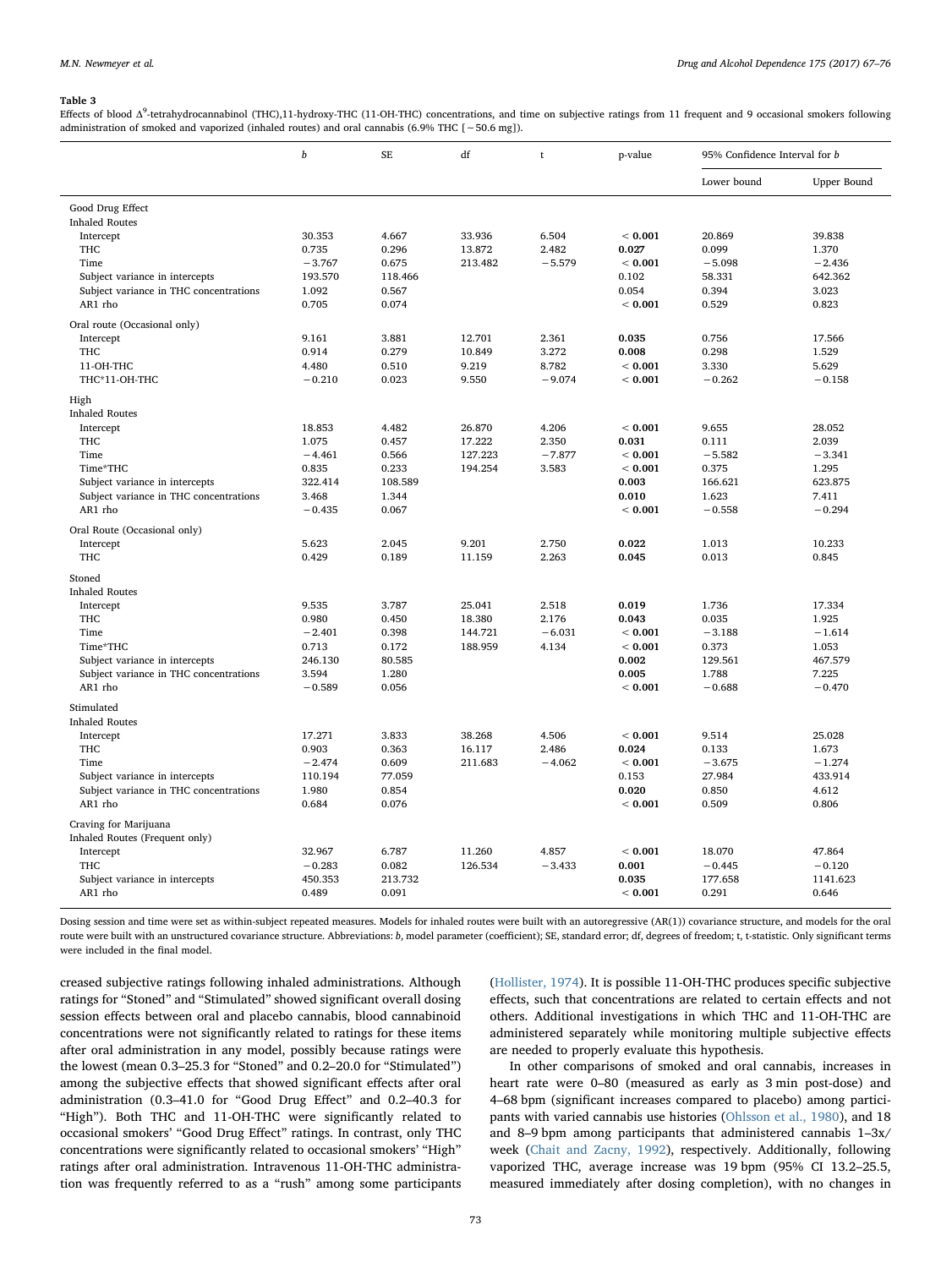#### <span id="page-7-0"></span>Table 4

Effects of blood  $\Delta^9$ -tetrahydrocannabinol (THC) concentrations on heart rate in 11 frequent and 9 occasional smokers following administration of smoked and vaporized (inhaled routes) and oral cannabis (6.9% THC [∼50.6 mg]).

|                                           |                    | $\boldsymbol{h}$ | SE.             | df     | $\mathsf{t}$ | p-value | 95% Confidence<br>Interval for <i>h</i> |                |
|-------------------------------------------|--------------------|------------------|-----------------|--------|--------------|---------|-----------------------------------------|----------------|
|                                           |                    |                  |                 |        |              |         | Lower<br>bound                          | Upper<br>Bound |
| <b>Inhaled Routes</b><br>Frequent smokers |                    |                  |                 |        |              |         |                                         |                |
|                                           | Intercept          | 66.494           | 2.052<br>18.933 |        | 32.405       | < 0.001 | 62.198                                  | 70.791         |
|                                           | THC.               | 0.655            | 0.106           | 45.025 | 6.195        | < 0.001 | 0.442                                   | 0.867          |
|                                           | $AR1$ rho          | 0.611            | 0.010           |        |              | < 0.001 | 0.379                                   | 0.771          |
|                                           | Occasional smokers |                  |                 |        |              |         |                                         |                |
|                                           | Intercept          | 71.727           | 2.795           | 13.075 | 25.659       | < 0.001 | 65.691                                  | 77.762         |
|                                           | THC.               | 2.627            | 0.379           | 37.464 | 6.924        | < 0.001 | 1.859                                   | 3.369          |
|                                           | $AR1$ rho          | 0.648            | 0.102           |        |              | < 0.001 | 0.404                                   | 0.805          |
| Oral Route                                |                    |                  |                 |        |              |         |                                         |                |
|                                           | Frequent smokers   |                  |                 |        |              |         |                                         |                |
|                                           | Intercept          | 66.657           | 3.035           | 20.306 | 21.965       | < 0.001 | 60.333                                  | 72.982         |
|                                           | THC.               | 0.379            | 0.299           | 28.614 | 1.268        | 0.215   | $-0.233$                                | 0.991          |
|                                           | AR1 rho            | 0.671            | 0.127           |        |              | < 0.001 | 0.344                                   | 0.853          |
| Occasional smokers                        |                    |                  |                 |        |              |         |                                         |                |
|                                           | Intercept          | 69.691           | 1.980           | 19.372 | 35.205       | < 0.001 | 65.553                                  | 73.829         |
|                                           | THC.               | 1884             | 0.422           | 26.952 | 4.469        | < 0.001 | 1.019                                   | 2.749          |
|                                           | $AR1$ rho          | 0.119            | 0.206           |        |              | 0.564   | $-0.282$                                | 0.485          |
|                                           |                    |                  |                 |        |              |         |                                         |                |

<span id="page-7-1"></span>Dosing session and time were set as within-subject repeated measures. Abbreviations: b, model parameter (coefficient); SE, standard error; df, degrees of freedom; t, t-statistic. Only significant terms were included in the final model.



Fig. 4. Mean ( $\pm$  SD) baseline-adjusted expired carbon monoxide concentrations for 11 frequent and 9 occasional smokers following smoked and vaporized (6.9  $\pm$  0.95% [ ~ 50.6 mg] ∆<sup>9</sup>-tetrahydrocannabinol [THC]) cannabis. Data from all participants presented together because no significant smoking group effect was observed.  $* =$  significant difference between smoking and vaporization.

systolic/diastolic blood pressure among participants that smoked no more than once a week [\(Zuurman et al., 2008\)](#page-9-3). Heart rate increases observed here after smoking and vaporization are smaller than those observed previously ([Ohlsson et al., 1980; Zuurman et al., 2008](#page-9-1)), most likely due to a later first-measurement time (0.5 h post-dose) compared to < 5 min post-dose. Magnitudes of heart rate increases were not different between the three active routes, possibly due to the extra step taken during brownie preparation to maximize conversion of the precursor THC-carboxylic acid A to THC before baking. Smoking converts approximately 70% of the precursor to active THC [\(Dussey](#page-8-11) [et al., 2005\)](#page-8-11), documented by detection of the precursor in biological specimens following active or passive cannabis exposure ([Auwärter](#page-8-12) [et al., 2010; Jung et al., 2007; Moore et al., 2007; Moosmann et al.,](#page-8-12) [2014; Raikos et al., 2014\)](#page-8-12). Given that baking occurs at a lower temperature than smoking, we increased the conversion of the precursor to THC by including an additional step that baked the cannabis for extra time (based on personal communication with Dr. Ryan Vandrey who also conducted an edible cannabis study).

Smoking group differences in heart rate were not observed after any active administration in this cohort. After smoking a 6.8% THC cigarette, heart was elevated only at 0.5 h post-dose in frequent smokers (> 4 days/week) [\(Schwope et al., 2012](#page-9-4)). In contrast, though, occasional smokers (< 2x/week) demonstrated significant increases in heart rate from 1 to 3 h after smoking a 6.8% THC cigarette compared to baseline (significant time\*group effect), whereas only a time effect was observed at 0.5 h post-dose [\(Desrosiers et al., 2015\)](#page-8-13). Following six days of increasing oral THC doses (up to 120 mg) tolerance to the tachycardic effect of THC was not observed in nine frequent and four abstaining cannabis smokers ([Gorelick et al., 2013](#page-8-14)); however, the authors note that a previous study showed cardiovascular tolerance that developed after 12 days of 180 mg daily oral THC among participants that smoked  $\geq 2x$ /week [\(Jones et al., 1976](#page-8-15)), indicating that dose and exposure time may be factors in the development of cardiovascular tolerance. None of these investigations included a placebo dose for comparison. THC concentration increases were associated with larger increases in occasional smokers' heart rate than in frequent smokers' after inhaled and oral doses [\(Table 4\)](#page-7-0), potentially demonstrating partial tolerance to this effect. Frequent smokers' significantly greater THC concentrations compared to occasional smokers after inhaled cannabis due to increased dose titration ([Newmeyer](#page-8-6) [et al., 2016](#page-8-6)) may have produced heart rate increases like those in occasional smokers, eliminating statistical differences between groups when only comparing measured heart rates.

The Institute of Medicine suggested that smoking is an inappropriate route for medical cannabis administration ([Institute of Medicine,](#page-8-16) [1999\)](#page-8-16), with CO among the toxic by-products smokers are exposed to. Elevated CO concentrations were associated with increased risk of ischemic heart disease, atherosclerosis, coronary heart disease, chronic obstructive pulmonary disease, and fetal damage ([Frederiksen and](#page-8-17) [Martin, 1979](#page-8-17)); mean (range) alveolar CO concentrations were 4.9 (2–8) ppm among non-smokers and 34.4 (6–90) ppm among smokers ([Frederiksen and Martin, 1979](#page-8-17)). Cannabis smoking was associated with a nearly 5-fold greater increment in carboxyhemoglobin concentrations compared to tobacco smoking, likely due to significant differences in smoking topography including ∼two-thirds larger puff volume, onethird greater inhalation depth, and 4-fold longer breath-hold time ([Wu](#page-9-5) [et al., 1988](#page-9-5)). Our results agree with another study demonstrating significantly decreased expired CO concentrations after vaporization compared to smoking in participants that smoked 3–10 cannabis cigarettes in the prior 30 days [\(Abrams et al., 2007\)](#page-8-4). Vaporization offers an attractive alternative to inhaled cannabis administration, particularly for medicinal administration, producing similar effects to smoked cannabis while reducing exposure to toxic by-products.

Limitations of this investigation include the small study population (due to prolonged residence on the closed research unit to ensure no access to unauthorized drug self-administration), which may limit the statistical power when performing comparisons between occasional and frequent smoking groups. Additionally, all members of the frequent smoker group were African American, while occasional smokers were African American and White, which may account for some observed differences. The population also was predominantly male; larger male and female cohorts are needed to evaluate sex differences. Generalizability of results may be limited due to the minimal racial and gender diversity in the study population. Finally, subjective results may have been influenced by unrestricted access to tobacco smoking during breaks, although this avoided effects of potential tobacco withdrawal on subjective effects. Strengths of the study include the within-subject design; inclusion of smoked, vaporized, and oral administrations; comparisons of frequent and occasional smokers; conduct of the study on a closed research unit; quantification of blood cannabinoid concentrations and relating pharmacodynamic effects to these concentrations.

We demonstrated smoking and vaporization are effective at producing significant changes in participants' subjective ratings compared to placebo, while oral dosing produced significant increases in subjective ratings in occasional smokers only. These data are indicative of the development of partial tolerance to subjective effects in frequent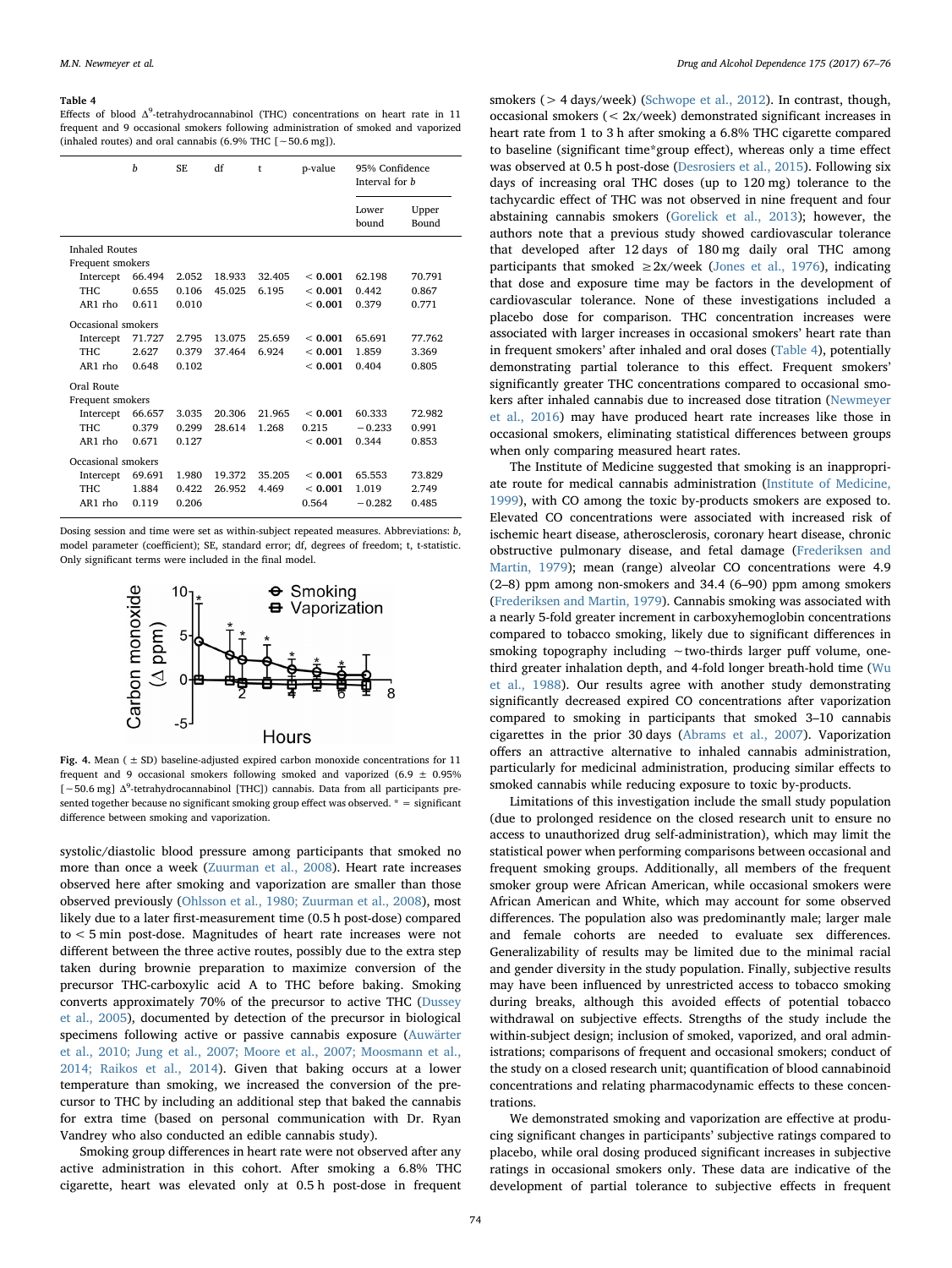smokers. First pass-metabolism (reducing achieved blood THC concentrations) and the inability to titrate an oral dose produced no significant increases in frequent smokers' subjective ratings. We also demonstrated that all active cannabis administrations produced significant increases in heart rate. While smoking group differences were not observed in measured heart rates, blood THC concentrations were associated with greater increases in heart rate in occasional than in frequent smokers, potentially indicating development of partial tolerance in frequent smokers; however, the ability to titrate the inhaled cannabis, leading to significantly greater blood THC concentrations in frequent smokers, may have eliminated statistical differences between smoking groups when only comparing measured heart rates. Finally, expired CO was significantly increased following smoking compared to vaporization. These data highlight the importance of considering dose titration when conducting controlled administration studies or interpreting cannabinoid concentrations. Observation of partial tolerance to subjective or cardiovascular effects in frequent smokers after inhaled cannabis may be confounded by allowing participants to consume doses ad libitum. In contrast, administration of oral cannabis eliminates the ability to titrate, and tolerance can be more easily observed. Users should be warned against self-administering too high a dose too quickly to overcome this tolerance, which may lead to unintended adverse events. This is particularly concerning as cannabis-containing edibles become more prevalent; there is great uncertainty in the THC content of commercial edible products; 23% of tested products under-labeled THC content ([Vandrey et al., 2015\)](#page-9-6). Additionally, these data offer compelling evidence for the strength of vaporized cannabis over smoking or oral routes for medicinal administrations; effects occur quickly and doses can be titrated without exposure to CO. These results have strong implications for safety and abuse liability assessments by demonstrating how results may differ depending on study population, dose administration route, or how dosing is controlled.

#### Conflict of interest

The authors declare that there are no conflicts of interest.

## Role of funding source

This research was supported by the Intramural Research Program of the National Institute on Drug Abuse, National Institutes of Health. The funding source had no role in the study design; in the collection, analysis, or interpretation of data; in the writing of the report; or in the decision to submit the article for publication.

#### **Contributors**

Dr. Huestis (principal investigator) was responsible for all aspects of the study and designed the protocol with Dr. Swortwood and Mr. Newmeyer. Dr. Swortwood and Mr. Newmeyer were responsible for data collection and review of study methods. Dr. Abulseoud was responsible for reviewing participant eligibility, and ensuring their safety during the study. Mr. Newmeyer was responsible for data analysis and drafting the manuscript. All authors contributed to and approved the final manuscript.

## Acknowledgements

The authors would like to thank Dr. Sandrine Pirard for her contribution to study design, and the contributions of Ms. Megan Hall and the clinical staffs of the Intramural Research Program, National Institute on Drug Abuse, and the Clinical Research Unit, Johns Hopkins Bayview Medical Center. MNN acknowledges the Graduate Partnership Program, NIH.

## References

- <span id="page-8-4"></span>Abrams, D.I., Vizoso, H.P., Shade, S.B., Jay, C., Kelly, M.E., Benowitz, N.L., 2007. Vaporization as a smokeless cannabis delivery system: a pilot study. Clin. Pharmacol. Ther. 82, 572–578. [http://dx.doi.org/10.1038/sj.clpt.6100200.](http://dx.doi.org/10.1038/sj.clpt.6100200)
- <span id="page-8-12"></span>Auwärter, V., Wohlfarth, A., Traber, J., Thieme, D., Weinmann, W., 2010. Hair analysis for Δ9-tetrahydrocannabinolic acid A—new insights into the mechanism of drug incorporation of cannabinoids into hair. Forensic Sci. Int. 196, 10–13. [http://dx.doi.](http://dx.doi.org/10.1016/j.forsciint.2009.12.023) [org/10.1016/j.forsciint.2009.12.023.](http://dx.doi.org/10.1016/j.forsciint.2009.12.023)
- <span id="page-8-9"></span>Barnett, G., Chiang, C.W.N., Perez-Reyes, M., Ownes, S.M., 1982. Kinetic study of smoking marijuana. J. Pharmacokinet. Biopharm. 10, 495–506. [http://dx.doi.org/10.](http://dx.doi.org/10.1007/BF01059033) [1007/BF01059033](http://dx.doi.org/10.1007/BF01059033).
- <span id="page-8-1"></span>Chait, L.D., Zacny, J.P., 1992. Reinforcing and subjective effects of oral  $\Delta^9$ -THC and smoked marijuana in humans. Psychopharmacology (Berl.) 107, 255–262. [http://dx.](http://dx.doi.org/10.1007/BF02245145) [doi.org/10.1007/BF02245145](http://dx.doi.org/10.1007/BF02245145).
- <span id="page-8-10"></span>Chiang, C.W.N., Barnett, G., 1984. Marijuana effect and delta-9-tetrahydrocannabinol plasma level. Clin. Pharmacol. Ther. 36, 234–238. [http://dx.doi.org/10.1038/clpt.](http://dx.doi.org/10.1038/clpt.1984.168) [1984.168](http://dx.doi.org/10.1038/clpt.1984.168).
- Cocchetto, D.M., Owens, S.M., Perez-Reyes, M., Di Guiseppi, S., Miller, L.L., 1981. Relationship between plasma delta-9-tetrahydrocannabinol concentration and pharmacologic effects in man. Psychopharmacology (Berl.) 75, 158–164. [http://dx.](http://dx.doi.org/10.1007/BF00432179) [doi.org/10.1007/BF00432179](http://dx.doi.org/10.1007/BF00432179).
- [Cone, E.J., Huestis, M.A., 1993. Relating blood concentrations of tetrahydrocannabinol](http://refhub.elsevier.com/S0376-8716(17)30133-3/sbref0035) and metabolites to pharmacologic eff[ects and time of marijuana usage. Ther. Drug](http://refhub.elsevier.com/S0376-8716(17)30133-3/sbref0035) [Monit. 15, 527](http://refhub.elsevier.com/S0376-8716(17)30133-3/sbref0035)–532.
- <span id="page-8-0"></span>Cone, E.J., Johnson, R.E., Paul, B.D., Mell, L.D., Mitchell, J., 1988. Marijuana-laced brownies: behavioral effects, physiologic effects, and urinalysis in humans following ingestion. J. Anal. Toxicol. 12, 169–175. [http://dx.doi.org/10.1093/jat/12.4.169.](http://dx.doi.org/10.1093/jat/12.4.169)
- <span id="page-8-7"></span>Desrosiers, N.A., Himes, S.K., Scheidweiler, K.B., Concheiro-Guisan, M., Gorelick, D.A., Huestis, M.A., 2014. Phase I and II cannabinoid disposition in blood and plasma of occasional and frequent smokers following controlled smoked cannabis. Clin. Chem. 60, 631–643. <http://dx.doi.org/10.1373/clinchem.2013.216507>.
- <span id="page-8-13"></span>Desrosiers, N.A., Ramaekers, J.G., Chauchard, E., Gorelick, D.A., Huestis, M.A., 2015. Smoked cannabis' psychomotor and neurocognitive effects in occasional and frequent smokers. J. Anal. Toxicol. 39, 251–261. <http://dx.doi.org/10.1093/jat/bkv012>.
- <span id="page-8-11"></span>Dussey, F., Hamberg, C., Luginbühl, M., Schwerzmann, T., Briellmann, T., 2005. Isolation of  $\Delta^9$ -THCA-A from hemp and analytical aspects concerning the determination of  $\Delta^9$ -THC in cannabis products. Forensic Sci. Int. 149, 3–10. [http://dx.doi.org/10.1016/j.](http://dx.doi.org/10.1016/j.forsciint.2004.05.015) [forsciint.2004.05.015](http://dx.doi.org/10.1016/j.forsciint.2004.05.015).
- <span id="page-8-17"></span>Frederiksen, L.W., Martin, J.E., 1979. Carbon monoxide and smoking behavior. Addict. Behav. 4, 21–30. [http://dx.doi.org/10.1016/0306-4603\(79\)90017-0.](http://dx.doi.org/10.1016/0306-4603(79)90017-0)
- <span id="page-8-14"></span>Gorelick, D.A., Goodwin, R.S., Schwilke, E., Schwope, D.M., Darwin, W.D., Kelly, D.L., McMahon, R.P., Liu, F., Ortemann-Renon, C., Bonnet, D., Huestis, M.A., 2013. Tolerance to effects of high-dose oral Δ9-tetrahydrocannabinol and plasma cannabinoid concentrations in male daily cannabis smokers. J. Anal. Toxicol. 37, 11–16. [http://dx.doi.org/10.1093/jat/bks081.](http://dx.doi.org/10.1093/jat/bks081)
- <span id="page-8-2"></span>Hart, C.L., Ward, A.S., Haney, M., Comer, S.D., Foltin, R.W., Fischman, M.W., 2002. Comparison of smoked marijuana and oral  $\Delta^9$ -tetrahydrocannabinol in humans. Psychopharmacology (Berl.) 164, 407–415. [http://dx.doi.org/10.1007/s00213-002-](http://dx.doi.org/10.1007/s00213-002-1231-y) [1231-y](http://dx.doi.org/10.1007/s00213-002-1231-y).
- <span id="page-8-5"></span>Hartman, R.L., Brown, T.L., Milavetz, G., Spurgin, A., Gorelick, D.A., Gaffney, G., Huestis, M.A., 2016. Controlled vaporized cannabis, with and without alcohol: subjective effects and oral fluid-blood cannabinoid relationships. Drug Test Anal. 8, 690–701. [http://dx.doi.org/10.1002/dta.1839.](http://dx.doi.org/10.1002/dta.1839)
- <span id="page-8-3"></span>Hazekamp, A., Ruhaak, R., Zuurman, L., van Gerven, J., Verpoorte, R., 2006. Evaluation of a vaporizing device (Volcano®) for the pulmonary administration of tetrahydrocannabinol. J. Pharm. Sci. 95, 1308–1317. [http://dx.doi.org/10.1002/jps.](http://dx.doi.org/10.1002/jps.20574) [20574.](http://dx.doi.org/10.1002/jps.20574)
- <span id="page-8-8"></span>Hollister, L.E., 1974. Structure-activity relationships in man of cannabis constituents, and homologs and metabolites of  $\Delta^9$ -tetrahydrocannabinol. Pharmacology 11, 3-11. [http://dx.doi.org/10.1159/000136462.](http://dx.doi.org/10.1159/000136462)
- <span id="page-8-16"></span>[Institute of Medicine, 1999. Marijuana and Medicine: Assessing the Science Base.](http://refhub.elsevier.com/S0376-8716(17)30133-3/sbref0090) [National Academy Press, Washington, DC](http://refhub.elsevier.com/S0376-8716(17)30133-3/sbref0090).
- <span id="page-8-15"></span>Jones, R.T., Benowitz, N., Bachman, J., 1976. Clinical studies of cannabis tolerance and dependence. Ann. N. Y. Acad. Sci. 282, 221–239. [http://dx.doi.org/10.1111/j.1749-](http://dx.doi.org/10.1111/j.1749-6632.1976.tb49901.x) [6632.1976.tb49901.x.](http://dx.doi.org/10.1111/j.1749-6632.1976.tb49901.x)
- Jung, J., Kempf, J., Mahler, H., Weinmann, W., 2007. Detection of Δ9 tetrahydrocannabinolic acid A in human urine and blood serum by LC–MS/MS. J. Mass Spectrom. 42, 354–360. [http://dx.doi.org/10.1002/jms.1167.](http://dx.doi.org/10.1002/jms.1167)
- Lemberger, L., Martz, R., Rodda, B., Forney, R., Rowe, H., 1973. Comparative pharmacology of  $\Delta^9$ -tetrahydrocannabinol and its metabolite, 11-OH- $\Delta^9$ tetrahydrocannabinol. J. Clin. Invest. 52, 2411–2417. [http://dx.doi.org/10.1172/](http://dx.doi.org/10.1172/JCI107431) [JCI107431](http://dx.doi.org/10.1172/JCI107431).
- Moore, C., Rana, S., Coulter, C., 2007. Simultaneous identification of 2-carboxytetrahydrocannabinol, tetrahydrocannabinol, cannabinol and cannabidiol in oral fluid. J. Chromatogr. B 852, 459–464. [http://dx.doi.org/10.1016/j.jchromb.2007.02.](http://dx.doi.org/10.1016/j.jchromb.2007.02.016) [016](http://dx.doi.org/10.1016/j.jchromb.2007.02.016).
- Moosmann, B., Roth, N., Auwärter, V., 2014. Hair analysis for THCA-A, THC and CBN after passive in vivo exposure to marijuana smoke. Drug Test. Anal. 6, 119–125. [http://dx.doi.org/10.1002/dta.1474.](http://dx.doi.org/10.1002/dta.1474)
- <span id="page-8-6"></span>Newmeyer, M.N., Swortwood, M.J., Barnes, A.J., Abulseoud, O.A., Scheidweiler, K.B., Huestis, M.A., 2016. Free and glucuronide cannabinoids' pharmacokinetics after controlled smoked, vaporized and oral cannabis administration in frequent and occasional cannabis users: identification of recent cannabis intake. Clin. Chem. 62, 1579–1592. <http://dx.doi.org/10.1373/clinchem.2016.263475>.